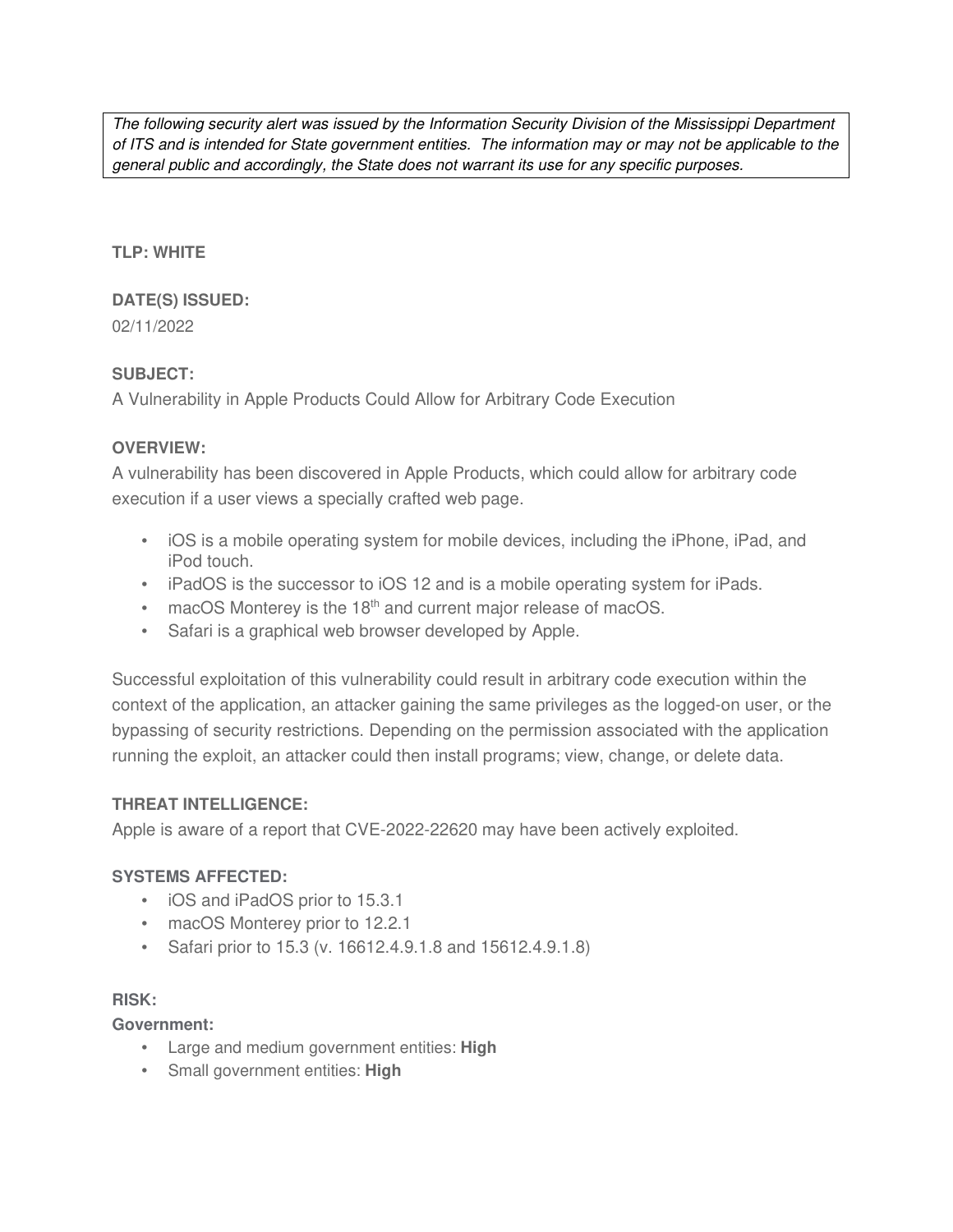#### **Businesses:**

- Large and medium business entities: **High**
- Small business entities: **High**

#### **Home users: Low**

#### **TECHNICAL SUMMARY:**

A vulnerability has been discovered in Apple Products, which could allow for arbitrary code execution if a user views a specially crafted web page.

Successful exploitation of this vulnerability could result in arbitrary code execution within the context of the application, an attacker gaining the same privileges as the logged-on user, or the bypassing of security restrictions. Depending on the permission associated with the application running the exploit, an attacker could then install programs; view, change, or delete data.

#### **RECOMMENDATIONS:**

We recommend the following actions be taken:

- Apply appropriate patches provided by Apple to vulnerable systems immediately after appropriate testing.
- Run all software as a non-privileged user (one without administrative privileges) to diminish the effects of a successful attack.
- Remind users not to download, accept or execute files from untrusted and unknown sources.
- Remind users not to visit untrusted websites or follow links provided by untrusted or unknown sources.
- Evaluate read, write, and execute permissions on all newly installed software.
- Apply the Principle of Least Privilege to all systems and services.

#### **REFERENCES:**

**Apple:** https://support.apple.com/en-us/HT213091 https://support.apple.com/en-us/HT213092 https://support.apple.com/en-us/HT213093

**Security Week:**

https://www.securityweek.com/apple-says-webkit-zero-day-hitting-ios-macos-devices

**Bleeping Computer:**

https://www.bleepingcomputer.com/news/security/apple-patches-new-zero-day-exploited-to-hackiphones-ipads-macs/